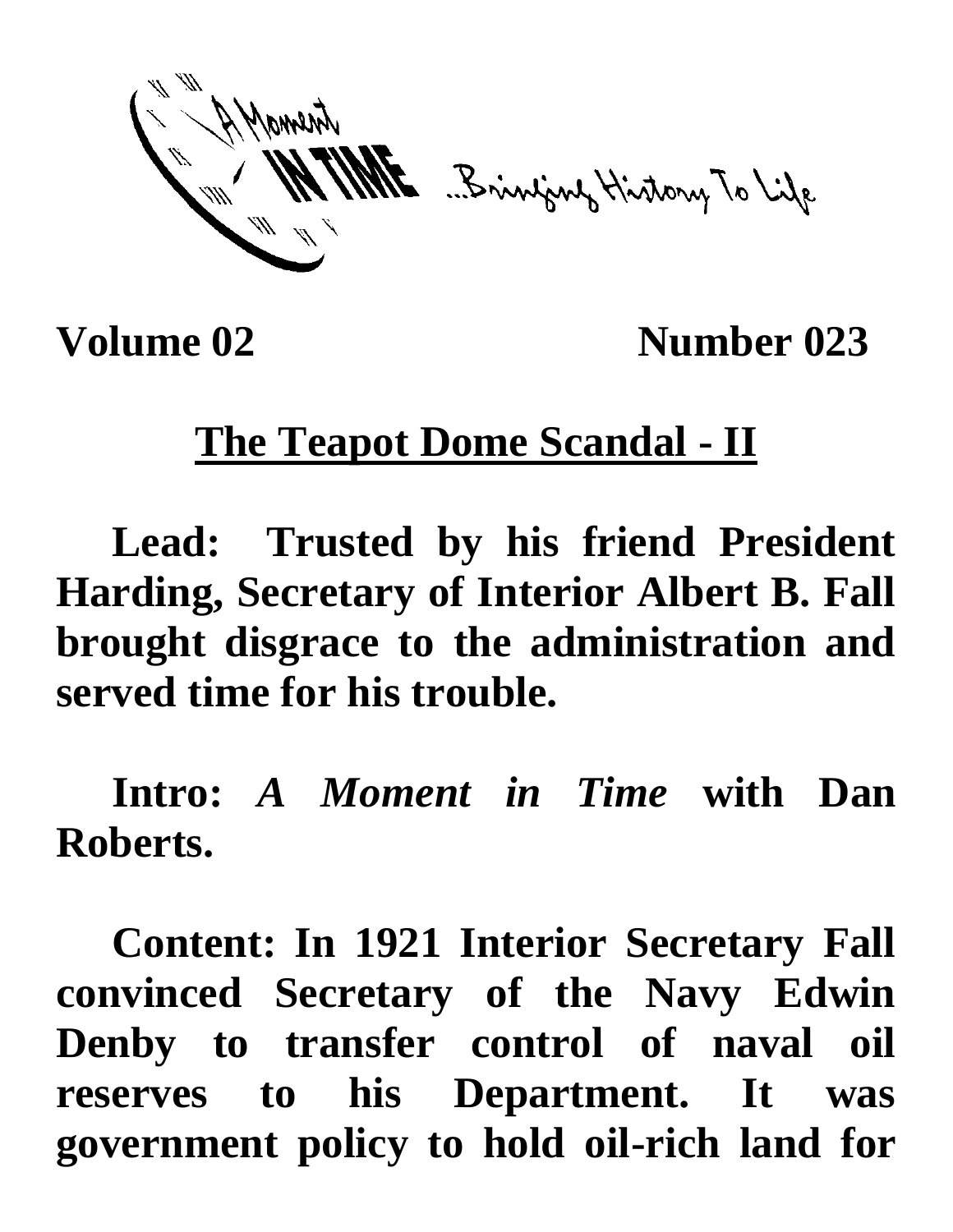**national defense purposes. Since Navy ships were propelled by oil-fired engines it was in the national interest to hold this land in reserve. During war the oil could be pumped out for emergency purposes. Some Navy experts believed that reserves in places such as Elk Hills, California and Salt Creek, Wyoming were being drained by private oil wells on the edge of government land, and they insisted that this endangered reserve should be immediately pumped and stored above ground.**

**In response to this danger, in 1922 Albert Fall began to lease certain oil reserves to private companies who then would pump it out and sell it back to the government on the market at a profit. Though this exploitation of government land angered many conservationists, it was all strictly legal. However, Albert Fall was on the take. Facing serious financial reverses, in the Spring of**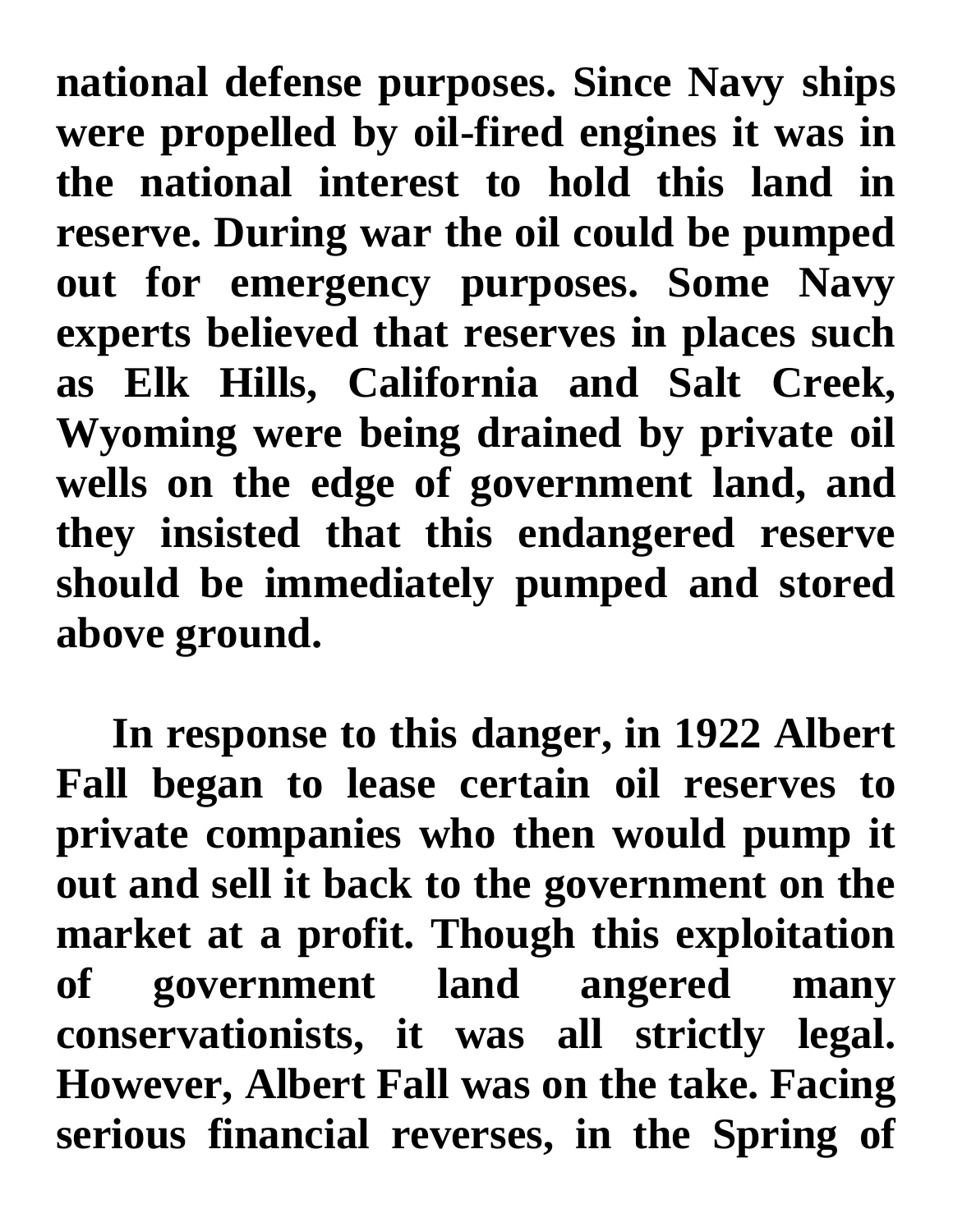**1922, Fall had begun secretly to make private, noncompetitive leases available to his friends in exchange for cash and interestfree loans. He granted exclusive rights to the Elk Hills property to Edward L. Doheny of Pan-American Petroleum. The Wyoming reserves were given to Harry F. Sinclair of the Mammoth Oil Company. This property was called Teapot Dome because of the unique geological shape of its huge underground oil cavity. Almost immediately, rumors of a fix began to circulate in Washington but an investigation headed by two Democratic Senators, Thomas Walsh of Montana and Robert M. LaFollette of Wisconsin, ground on for two years with little success. Next time: the Teapot explodes.** 

**At the University of Richmond's School of Professional and Continuing Studies, I'm Dan Roberts.**